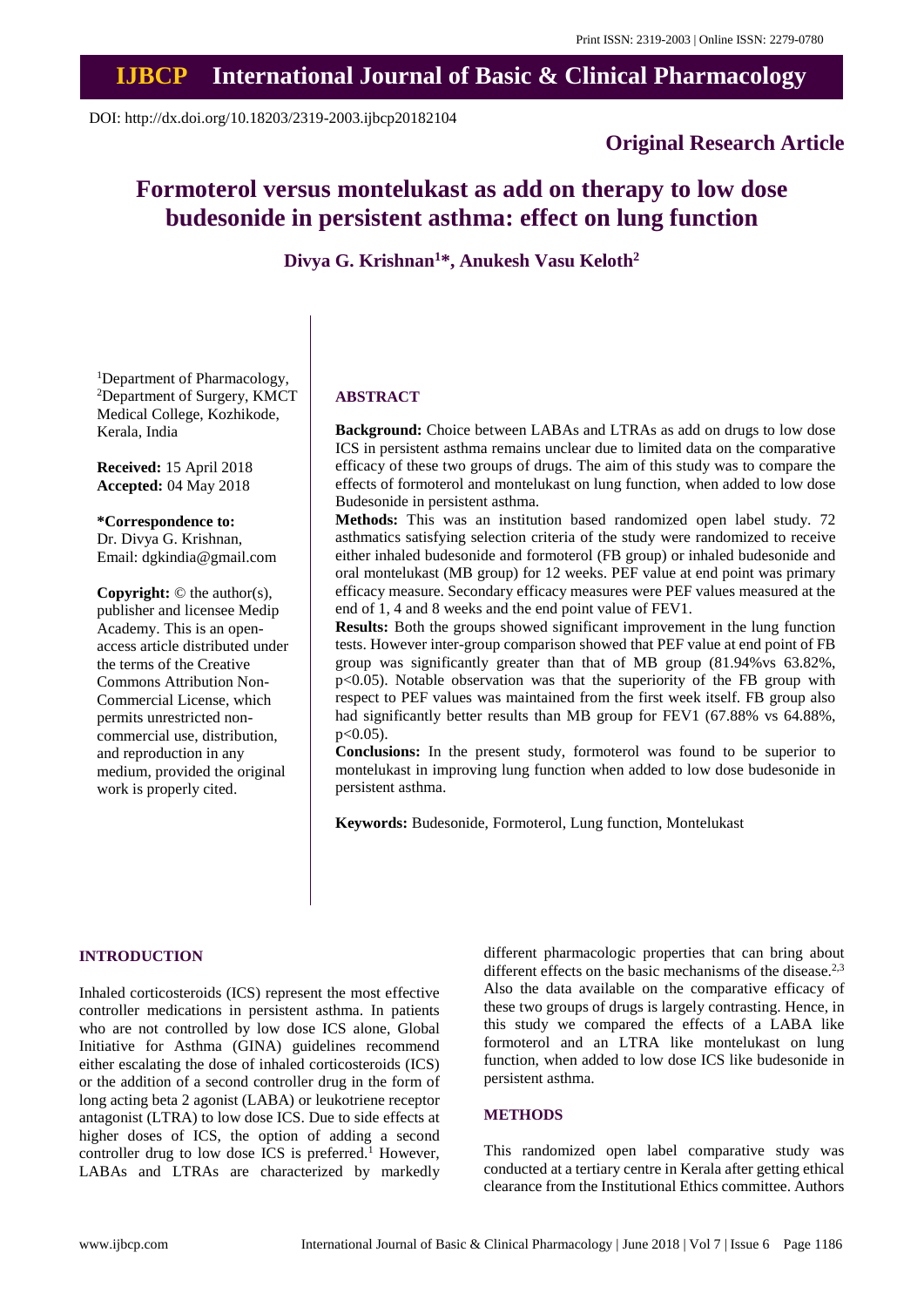included 72 subjects recruited from the outpatient department of Pulmonology. Male and female asthmatics aged between 18 to 60 years of age whose asthma was inadequately controlled despite receiving regular low dose inhaled Budesonide (i.e. at a dose of 400μg/day) for atleast 6 weeks prior to screening, were eligible for inclusion in the study. Asthma control in patients was considered inadequate if their lung function i.e. Peak expiratory flow (PEF) or Forced expiratory volume at the end of 1<sup>st</sup> second (FEV1) before administration of a bronchodilator was less than 80% of the predicted value on the day of randomization.<sup>1</sup> Pregnant and lactating women, smokers, patients with accompanying respiratory tract infections, patients who received treatment with oral steroids/mast cell stabilizers/ LTRAs/ LABAs or oral short acting beta 2 agonists in the month preceding the screening and patients with history of hypertension/diabetes/heart disease or other co-morbid conditions requiring concurrent medications were not included in the study. Patients whose (PEF or FEV1) was less than 80% of the predicted value on the day of screening entered a 2 week run in period during which period they used 200μg Budesonide twice daily through a metered dose inhaler. After the run in period, patients who satisfied the aforesaid inclusion criteria on the day of randomization were enrolled in the study after obtaining written informed consent. The enrolled patients were randomly divided into two groups using the block randomization technique. Both the groups were treated for 12 weeks. The first intervention group (FB group) was prescribed a combination of inhaled Budesonide and Formoterol  $(200\mu g + 6\mu g/\mu df)$ , one puff twice daily through a metered dose inhaler and the second intervention group (MB group) was prescribed inhaled Budesonide (200μg/puff), one puff twice daily through a metered dose inhaler and an oral dose of Montelukast  $(10mg)$  in the evening.<sup>4,5</sup> Patient compliance was assured by asking them to bring empty packages of medicines and also from the history. Patients who developed severe asthma exacerbations requiring an unscheduled visit to the doctor, emergency room, hospital admission or treatment beyond the drugs included in the study were withdrawn from the study. The efficacy parameters were recorded at baseline (i.e. at randomization) and at the follow up visits scheduled at the end of 1, 4, 8 and 12 weeks by spirometry. In this study, the pre-specified primary efficacy measure was PEF measured at 12 weeks. PEF values measured at the end of 1 week, 4 weeks and 8 weeks and the end point values of FEV1 were considered as secondary efficacy measures. Patients who completed the entire 12 weeks of treatment period were included in the statistical analysis. Statistical analysis was done by applying t test and estimating 'p' value using Statistical package for social service (SPSS) software. The p value of less than 0.05 was considered statistically significant.

### **RESULTS**

After screening assessment and 2 weeks run in period, 72 patients were randomized into 2 groups of 36 each to receive either of the treatments for 12 weeks. There were 2 drop outs from each group. 68 patients satisfactorily completed the treatment period and were included in the main analysis.

Authors compared the mean values of the efficacy parameters of the study groups at baseline using Independent t test (Table 1) and found them to be comparable (p value of each parameter being more than 0.05).

#### **Table 1: Baseline comparison of efficacy parameters of the study groups (Independent t test).**

| <b>Efficacy</b><br><i>parameter</i> | <b>Group</b>       | Mea<br>n | <b>SD</b> | t        | p<br>Value |
|-------------------------------------|--------------------|----------|-----------|----------|------------|
| <b>PEF</b> (%<br>predicted)         | <b>FB</b><br>group | 61.88    | 4.816     | $-0.915$ | 0.363      |
|                                     | МB<br>group        | 63.47    | 4.919     |          |            |
| FEV <sub>1</sub> (%<br>predicted)   | <b>FB</b><br>group | 56.88    | 3.427     |          | 0.059      |
|                                     | MB<br>group        | 59.12    | 5.856     | $-1.921$ |            |

Authors compared the baseline and end point values of PEF and FEV1 in each of the groups to assess the improvement in each group. Both the groups showed significant increase in the PEF and FEV1 values (Tables 2 and 3).

#### **Table 2: Comparison of baseline and end point values of efficacy parameters of FB group (paired t test).**

| <b>Efficacy</b><br>parameter |                                 | <b>Mean</b> | - SD |       | p value   |
|------------------------------|---------------------------------|-------------|------|-------|-----------|
| $PEF$ (% pred<br>icted)      | <b>Baseline</b><br>End<br>point | 20.06       | 0.78 | 25.69 | < 0.00001 |
| $FEV1$ (%pr<br>edicted)      | <b>Baseline</b><br>End<br>point | 11.00       | 0.13 | 82.39 | < 0.00001 |

#### **Table 3: Comparison of baseline and end point values of efficacy parameters of MB group (paired t test).**

| <b>Efficacy</b><br>parameter |                 | Mean SD |      |         | p value        |
|------------------------------|-----------------|---------|------|---------|----------------|
| $PEF$ (% pre<br>dicted)      | <b>Baseline</b> | 10.82   | 0.45 | - 23.96 | $\leq 0.00001$ |
|                              | End             |         |      |         |                |
|                              | point           |         |      |         |                |
| $FEV1$ (%pr<br>edicted)      | <b>Baseline</b> |         |      |         |                |
|                              | End             | 05.56   | 0.17 | 32.72   | < 0.00001      |
|                              | point           |         |      |         |                |

Authors compared the primary efficacy measure (PEF at end point) of the two groups using Independent t test. At the end point, mean values of PEF of both the groups increased, reaching 81.94% in the FB group and 73.82% in the MB group but the mean value of FB group was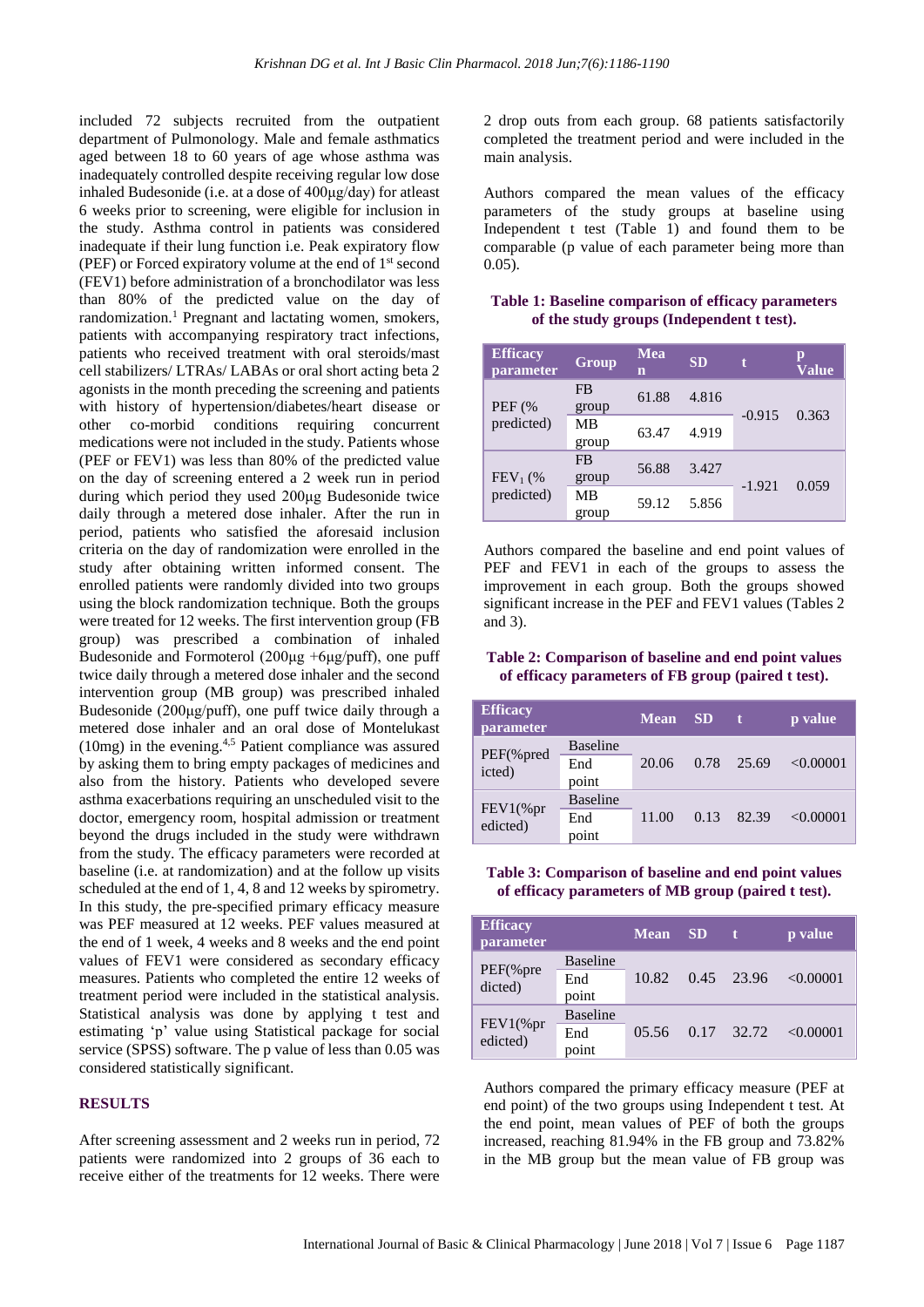significantly higher than that of MB group  $(p<0.05)$  (Table 4 and Figure 1).

#### **Table 4: Inter group comparison of primary efficacy measure (Independent t test).**

| Primary<br>efficacy<br>measure | <b>Group</b> | <b>Mean</b> | <b>SD</b> |        | p<br>value |
|--------------------------------|--------------|-------------|-----------|--------|------------|
| <b>PEF</b> (%)<br>predicted)   | FB<br>group  | 81.94       | 1.705     | 10.498 | 0.000      |
| at end<br>point                | МB<br>group  | 73.82       | 4.174     |        |            |



**Figure 1: Comparison of mean values of PEF of the study groups at baseline and end point.**

#### **Table 5: Inter group comparison of secondary efficacy measures (Independent t test).**

| <b>Secondary efficacy measure</b> | Group    | <b>Mean</b> | <b>SD</b> |       | p value |
|-----------------------------------|----------|-------------|-----------|-------|---------|
| PEF (% predicted) at end of       | FB group | 67.74       | 3.662     |       |         |
| 1 week                            | MB group | 63.47       | 4.919     | 4.055 | 0.000   |
| PEF (% predicted) at end of 4     | FB group | 70.85       | 2.956     |       |         |
| weeks                             | MB group | 65.53       | 4.494     | 5.771 | 0.000   |
| PEF (% predicted) at end of 8     | FB group | 76.82       | 2.236     |       |         |
| weeks                             | MB group | 69.65       | 4.320     | 8.603 | 0.000   |
|                                   | FB group | 67.88       | 3.255     |       |         |
| $FEV1(% predicted)$ at end point  | MB group | 64.68       | 5.762     | 2.825 | 0.006   |

The secondary efficacy measures were compared in a similar manner. The FB group had significantly better results for each of the secondary efficacy measures (Tables 5, Figure 2 and Figure 3).

Mean values of PEF continued to increase in both the groups from the start of the study till the end point. At all times, the values of FB group were significantly greater than those of the MB group (Figure 4).



#### **Figure 2: Comparison of mean values of PEF of the study groups at baseline, at the end of 1week, 4 weeks and 8 weeks.**



#### **Figure 3: Comparison of mean values of FEV1 of the study groups at baseline and end point.**

#### **DISCUSSION**

Asthma is a public health problem affecting 4.3% of the adult population globally.<sup>6</sup> Inhaled corticosteroids (ICS) are the first line controller treatment of persistent asthma. Though low dose ICS are effective in most patients, some remain symptomatic despite the therapy. Treatment in these patients is stepped up by either increasing the dose of inhaled corticosteroids or by adding a concomitant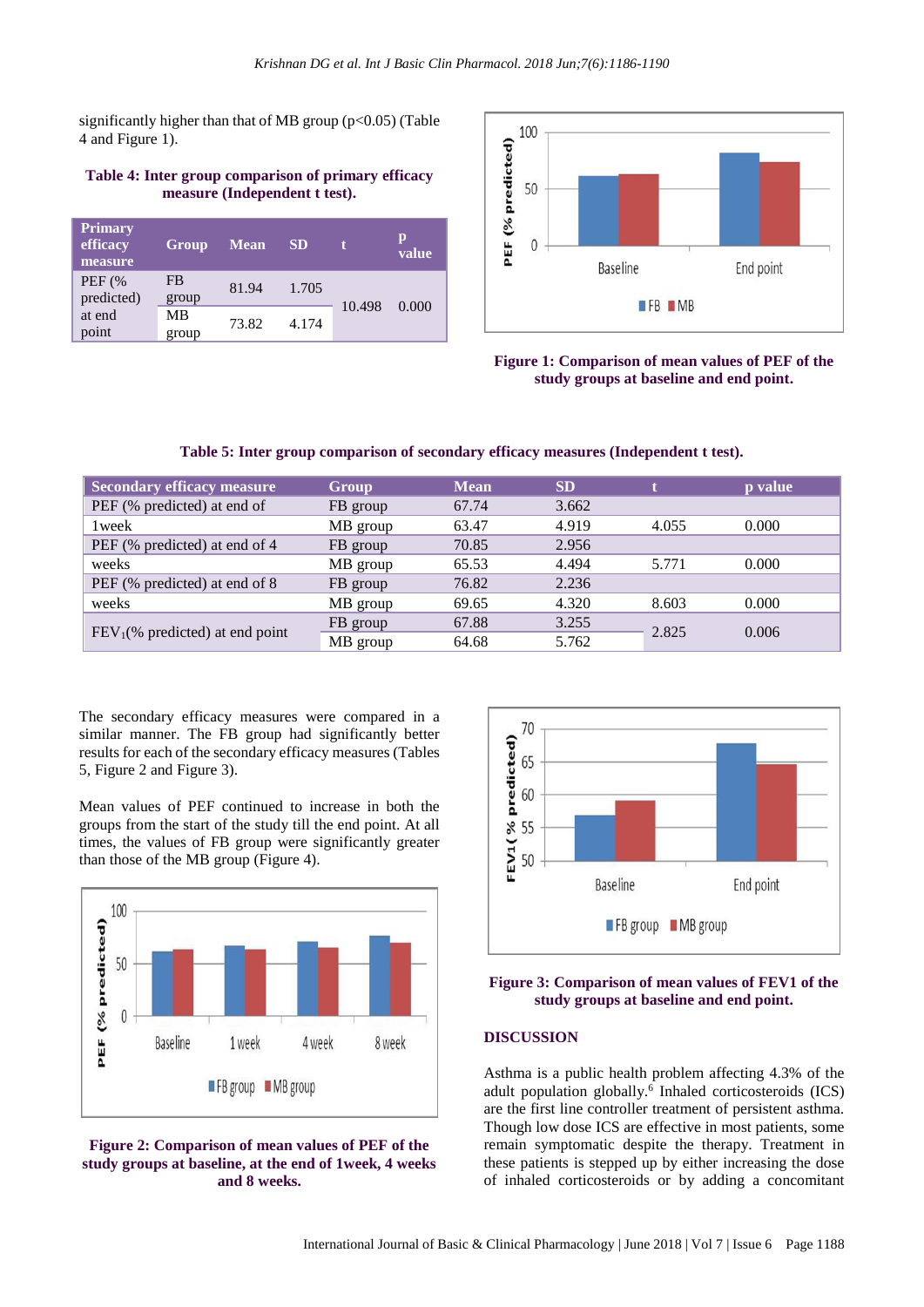second drug to supplement the effect of the low dose ICS. As higher doses of ICS are associated with greater adverse effects, the option of adding a concomitant second drug like LABA or LTRA to low dose ICS is recommended by international guidelines.<sup>1</sup>



#### **Figure 4: Mean values of PEF of the study groups from the start to end of treatment.**

LABAs and LTRAs have been separately compared with placebo and with increased doses of inhaled corticosteroids and many a time been proved to be therapeutically superior or similar.<sup>7-10</sup> However choice between these two groups of drugs is not easy as there is limited data on the comparative efficacy and safety of these two groups of drugs.

Out of the 72 patients enrolled in this study, 68 patients satisfactorily completed the treatment period. This high rate of response can be attributed to the motivation of patients by the investigator and the free supply of medicines.

In this study, both the groups had significant improvement in the PEF and FEV1 values at the end of the study. The data from the present study however is in contrast with that presented by Buchvald et al, and Nelson et al, wherein the group treated with LABA was the only one with significant increase in lung function, whereas the improvement in the lung function of the group treated with LTRA was not significant.<sup>11,12</sup> However, in the study done by Straub et al, add on therapy with montelukast brought about significant improvement in lung function.<sup>13</sup>

As per our study, the FB group showed significantly greater improvement in PEF and FEV1. This is in accordance with studies done by Ringdal et al, Ceylan et al.14,15 The fact that mean values of PEF of FB group were significantly greater than that of MB group throughout the study period showed that FB treatment was better than MB treatment in improving lung function right from the first week after the start of the respective treatments. This significant superiority of LABA over LTRA in improving PEF at a much earlier point in the course of treatment was also shown in the 2 week study by Wilson and his colleagues.<sup>16</sup>

A notable finding of this study was that PEF values continued to increase during the course of the 12 week study period in both the groups and that the values did not plateau for either of the groups at the end of 12 weeks (Figure 4). This was in contradiction to the study by Fish et al wherein PEF values reached a plateau for both the groups at the end of 12weeks.<sup>17</sup>

#### **CONCLUSION**

Thus, authors conclude that both formoterol and montelukast bring about significant improvements in lung function when added to low dose budesonide. However, inter- group comparison shows formoterol to be the better therapeutic option than montelukast. The fact that the PEF values for both groups did not plateau at the end of the study period warrants the need for future studies of longer duration to assess whether this treatment related difference persists for a longer period of time.

#### **ACKNOWLEDGEMENTS**

Authors would like to acknowledge all the participants for sparing their valuable time for betterment of science.

*Funding: No funding sources Conflict of interest: None declared Ethical approval: The study was approved by the Institutional Ethics Committee*

#### **REFERENCES**

- 1. GINA workshop report. Global strategy for asthma management and prevention, updated 2012: scientific information and recommendations for asthma programs. Bethesda, MD: National Institutes of Health; publication No., 02-3659.
- 2. Barnes PJ. Scientific rationale for inhaled combination therapy with long-acting beta2-agonists and corticosteroids. Eur Respir J. 2002;19:182-91.
- 3. Hay DW. Pharmacology of leukotriene receptor antagonists. More than inhibitors of bronchoconstriction. Chest. 1997;111:35S-45S.
- 4. Sweetman SC, Blake DS, Brayfield A, Mc Glashan JM, Nethercoat GC, Parsons AV. Corticosteroids. In: Martindale: the complete drug reference. 36th ed. London: Pharmaceutical press; 2009:1499-1546.
- 5. Sweetman SC, Blake DS, Brayfield A, Mc Glashan JM, Nethercoat GC, Parsons AV, et al, editors. Bronchodilators and anti-asthma drugs. In: Martindale: the complete drug reference. 36<sup>th</sup> Ed. London: Pharmaceutical press; 2009:1108-1151.
- 6. Teresa TO, Stanojevic S, Moore G, Andrea S, Eric D, Alvaro A, et al. Global asthma prevalence in adults: findings from the cross sectional world health survey. BMC public health. 2012;12:2047.